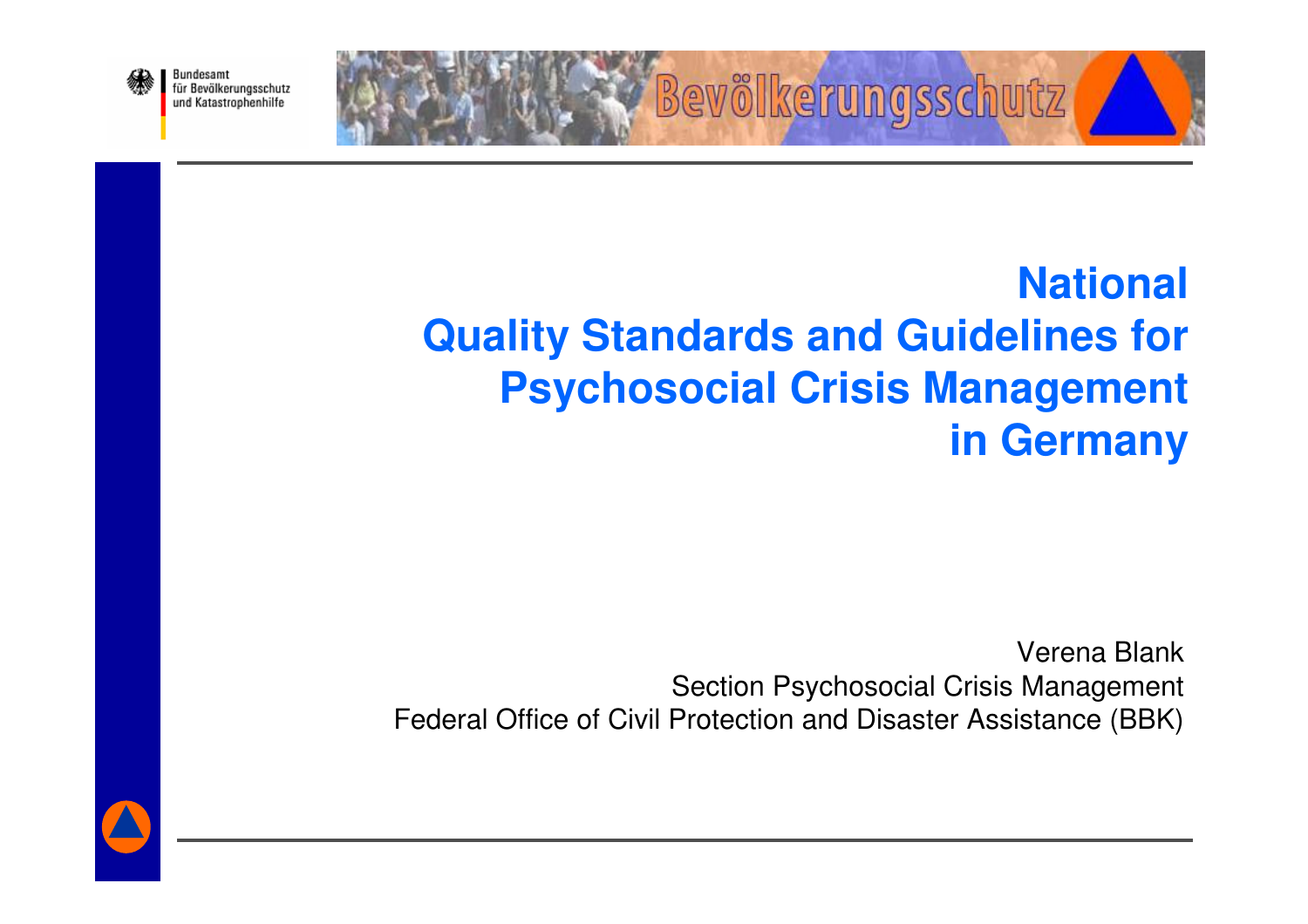

## **Quality Control of Psychosocial Crisis Management in Germany**

# **Starting Point**

- $\blacksquare$  **Psychosocial crisis management** (PSNV) in Germany is meanwhile institutionalisedat an almost **nationwide level** and has stood the test.
- $\blacksquare$  Many **PSNV-providers** have developed and tested **their own concepts of quality management** (quality standards within theorganisation)
	- **→** Result: **Great variety of** concepts with<br>different standards as to quantity and qua different standards as to quantity and quality



**Spiritual guidance for**

- **Requirements** from civil protection organisations and some inner ministeries of the Laender:
	- **Orientation** within the heterogeneous PSNV-context
	- Development of and agreement on **national PSNV-standards**
	- **Scientific validation of the** PSNV-concepts

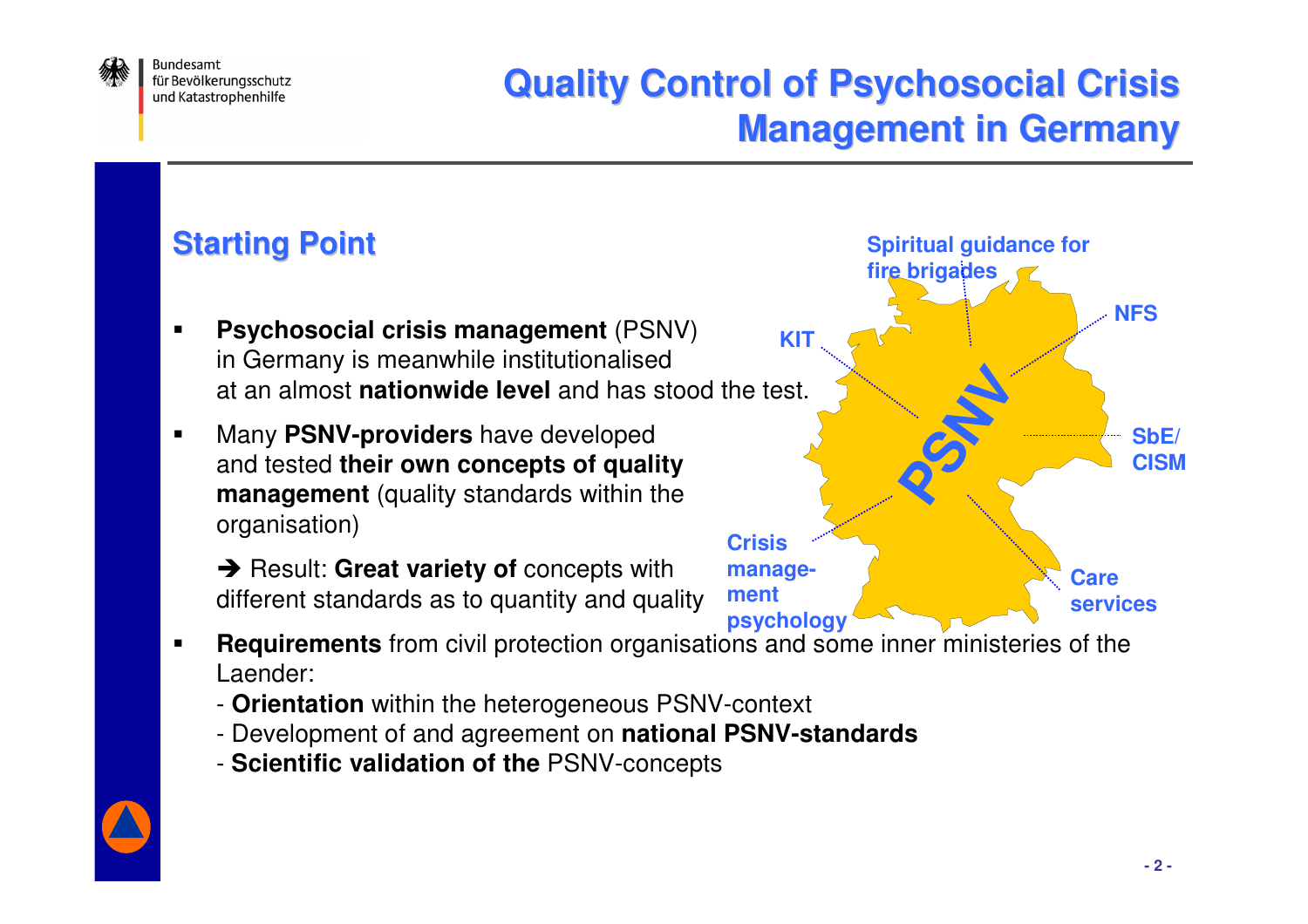

## **Quality Control of Psychosocial Crisis Management in Germany**

# **Targets of the consensus-conference <sup>2008</sup>**

- $\blacksquare$ **Agreement** on guidelines and standards
- $\blacksquare$  $\blacksquare$  Inclusion of the PSNV into the **structures of threat prevention**

# **Binding character of the guidelines and standards**

- $\blacksquare$ **Voluntary commitment** of the participating partners
- $\blacksquare$ **No legal commitment** as to the results
- П Aim: Systematically set up **orientation assistance**

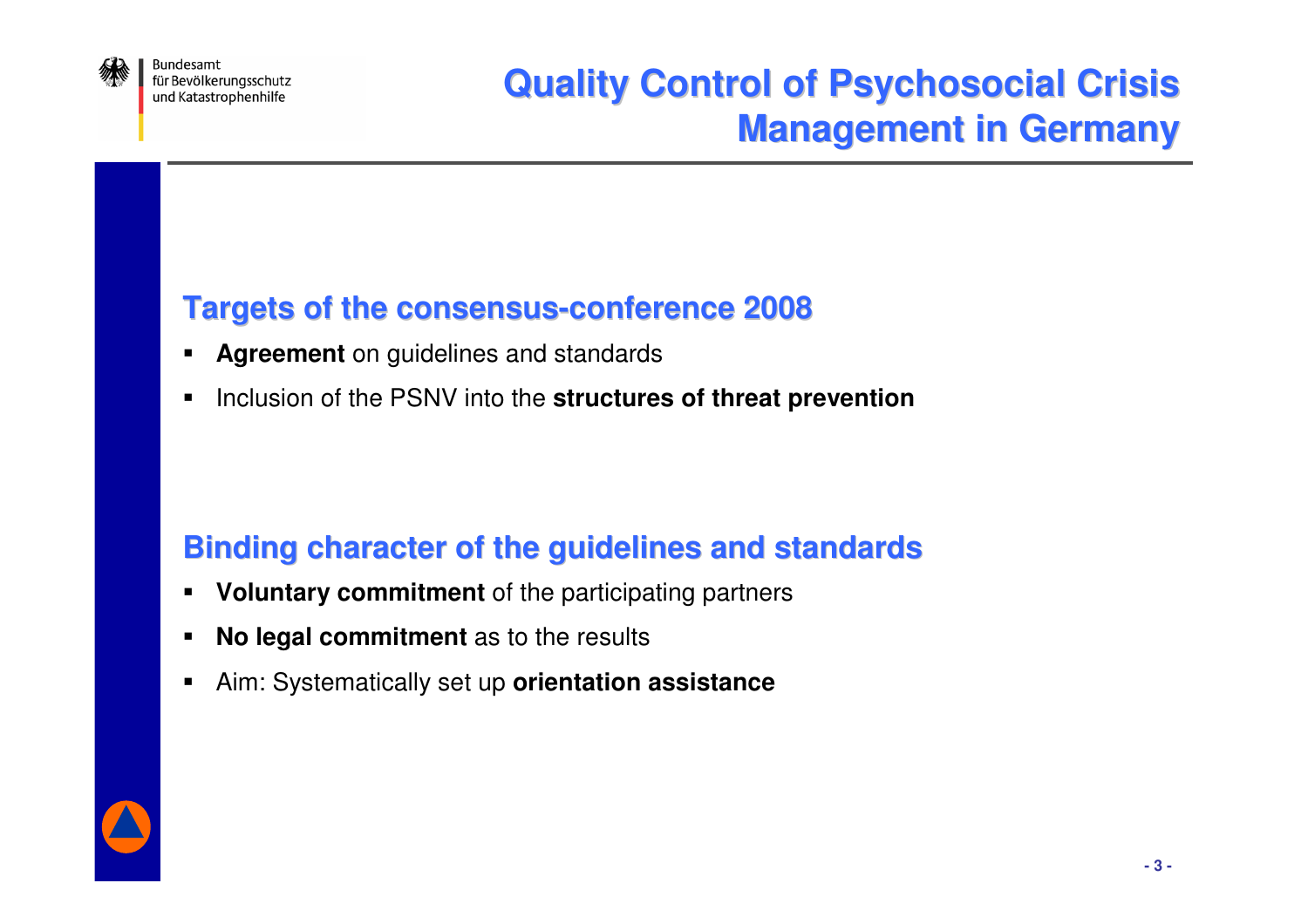

 **4 -**

- **Inner ministeries/senates of the Laender**
- $\blacksquare$  **Authorities and organisations responsible for threat prevention (without police): Relief organisations** (ASB, DRK, JUH, MHD), fire brigades (AGBF and DFV), Federal Agency for Technical Relief (THW)
- $\blacksquare$  **Authorities and organisations from police threat prevention:** Federal Criminal Police Office (BKA) and Federal Police (BPol)
- $\blacksquare$ **Military threat prevention:** Army psychiatry and troop psychology
- $\blacksquare$  **Associations and trade associations:** Federal consortium PSUE, German speaking associationfor psycho-traumatology e.V. (DeGPT), German association for disaster medicine e.V. (DGKM), German asociation for post-traumatic stress coping measures e.V. (DG PTSB) Federal associationof doctors from the public health service e.V. (BVÖGD), Federal association of stress copingmeasures after serious incidents e.V. (SbE)
- $\blacksquare$ **Professional association:** Professional association of German psychologists e.V. (BDP)
- **Chambers:** German medical association (BÄK), Federal psychotherapy chamber (BPtK)

**Universities:** Berlin, Bremen, Freiburg, Magdeburg-Stendal (FH), Munich

- **Sponsors:** German legal accident insurance (DGUV)
- **Churches:** Conference Protestant spiritual guidance in emergenccy cases and conference of members assigned by the diocese to the Catholic spiritual guidance in emergency cases in **Germany**
-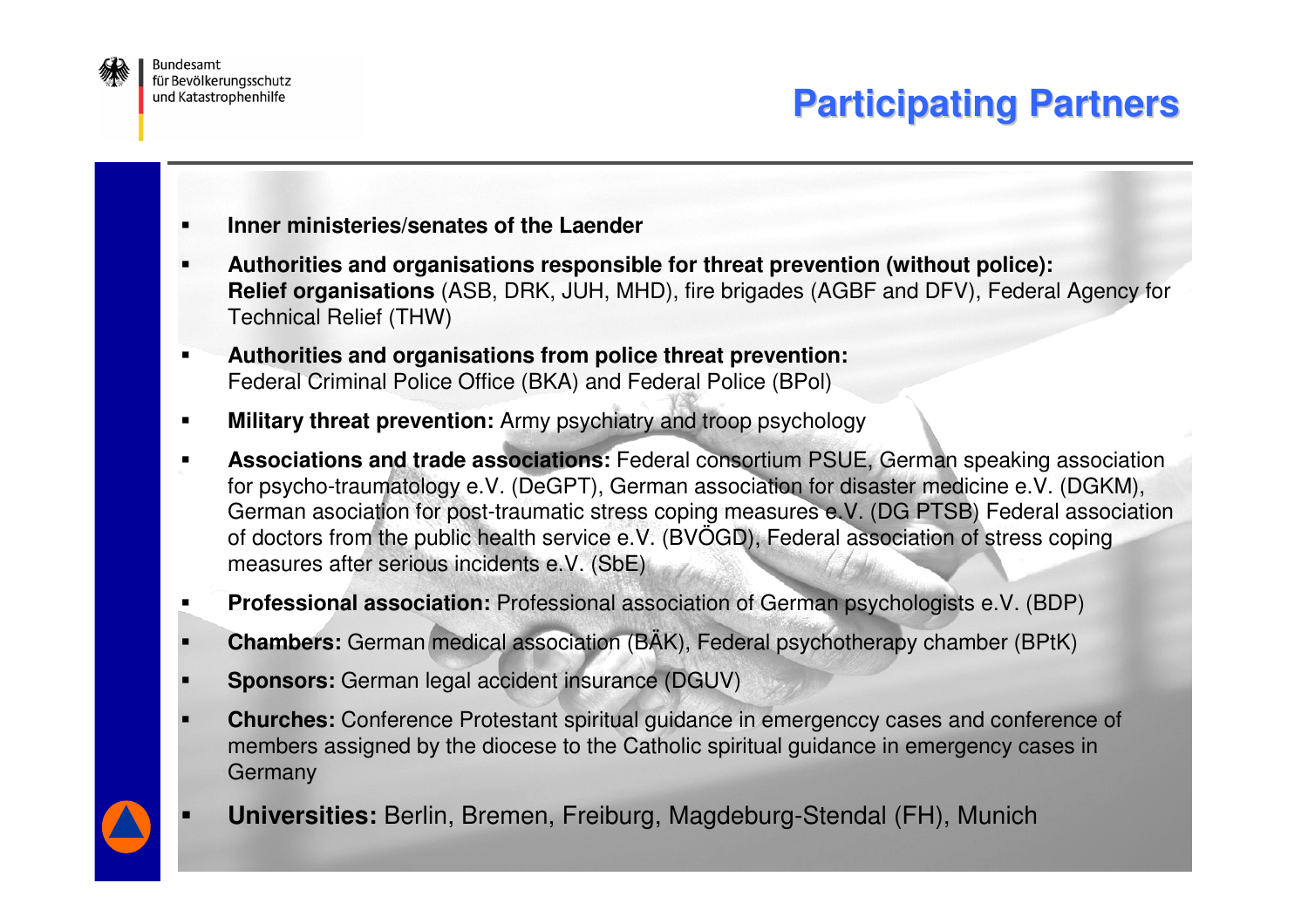

# **Execution of the Work and Coordination Process for the Consensus-Conference <sup>2008</sup>**



**- 5 -**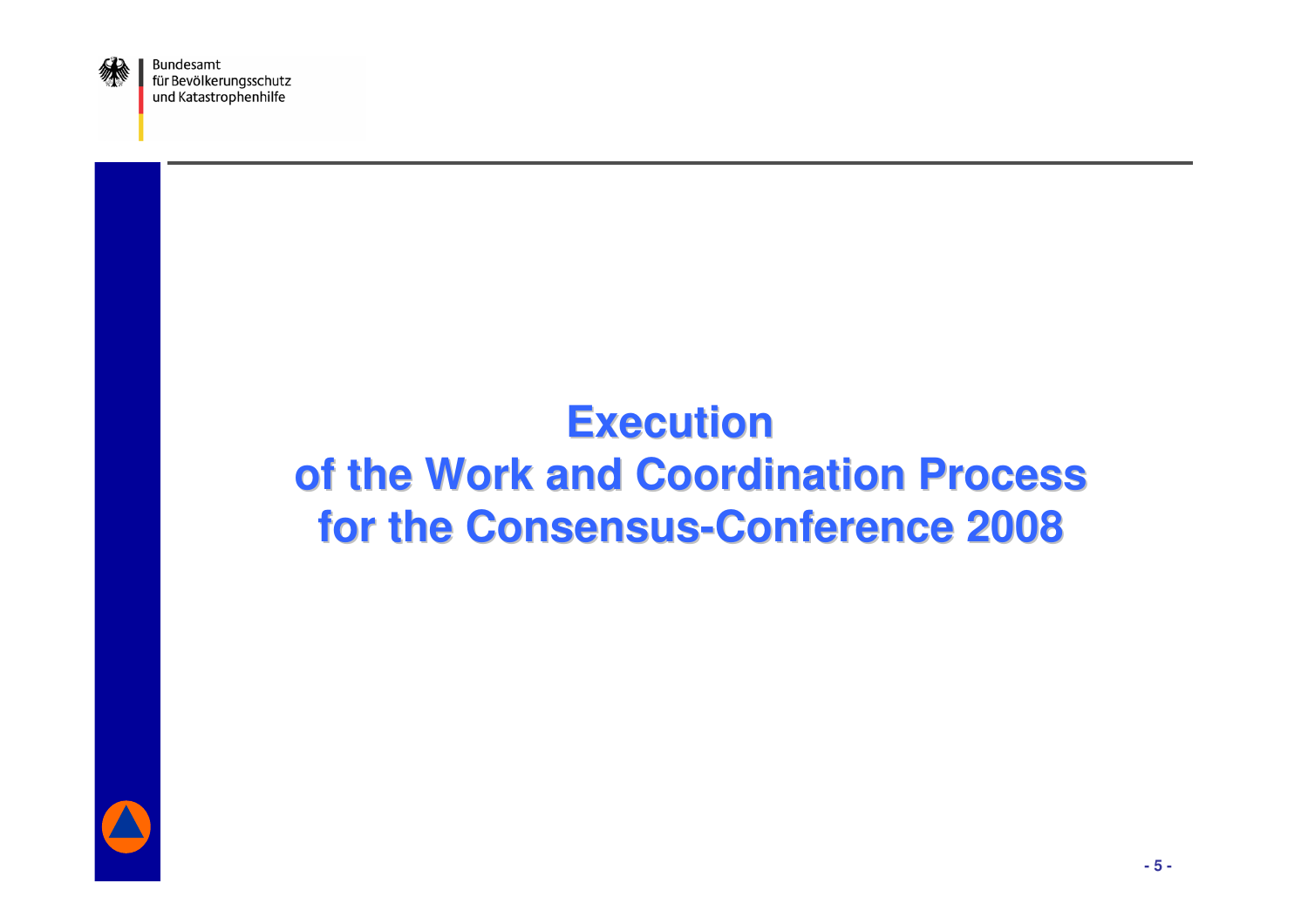

- **1 Information management:** Terminology, data acquisition, documentationand evaluation
- **2 Structural guidelines and networks**: Central offices of the Laender, promotion of institutional communication and cooperation
- **3 Psychosocial crisis management**: Inclusion into management and organisation structures, PSNV-management
- **4 Education and further training**: Minimum quality standards
- **5 Interfaces and responsibilities**
- **6 PSNV in daily missions**

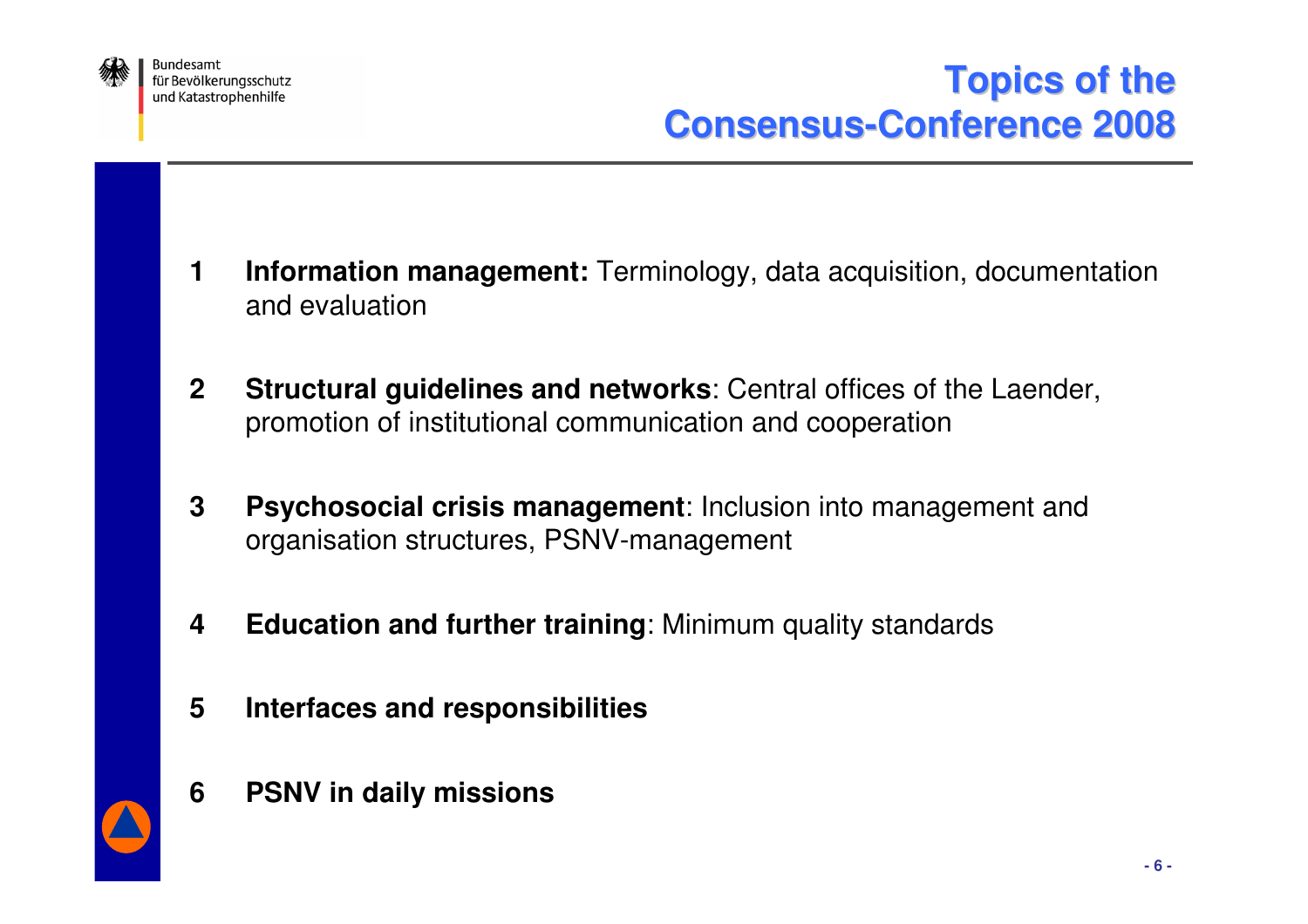

# **Procedure: Consensus-Conference <sup>2008</sup>**

#### **Modified delphi-procedure:**

- **Dispatch of recommenadtion models to all participating partners who are asked for their feedback**
- **Possibility of feedback by means of a form (s. ex.)**
- **Return of feedback to BBK**
- **Evaluation of feedback**
- **Discussion of results in the framework of a personal meeting**

Empfehlung 3.1.1 Abstimmung der Einbindung der Psychosozialen Notfallversorgung mit bereits bestehenden Strukturen der Gefahrenabwehr

Begründung der Empfehlung: Bei der Einbindung der PSNV in die Führungs- und Organisationsstruktur von besonderen Gefahren- bzw. Großschadenslagen gilt es eine enge Verzahnung mit den bereits bestehenden Strukturen der Gefahrenabwehr herzustellen. Eine solche Integration in das bereits bestehende Hilfeleistungssystem vermindert Reibungsverluste und erhöht die Akzeptanz der PSNV, vereinfacht die Zusammenarbeit und schont die in besonderen Gefahrenbzw. Großschadenslagen zunächst knappen personalen Ressourcen. In diesem Sinne ist die konsequente Einbindung der PSNV durch die Einrichtung eines Einsatzabschnittes (vgl. 3.1.2) sowie durch die Vorbereitung, Bereitstellung und den Einsatz von PSNV-Führungskräften (vgl. 3.2) anzustreben. Ein eigenes Sachgebiet PSNV innerhalb des Führungs- bzw. Krisenstabes (S7) wird im Sinne eines schlanken und arbeitsökonomisch angemessenen Stabes für nicht unbedingt erforderlich angesehen.

Einbezogene Quellen: Beerlage et al. 2006a; Helmerichs 2005 und 2007

#### **Ihre Stellungnahme**

(bitte geben Sie an, inwiefern Sie dieser Empfehlung zustimmen können oder ob diese modifiziert werden sollte)

□ uneingeschränkte Zustimmung

 $\Box$  Zustimmung mit erweiterndem Kommentar Hier ist Platz für Ihre Anmerkungen

Modifizierungsbedarf / Ablehnung Bitte begründen Sie Ihre Antwort:

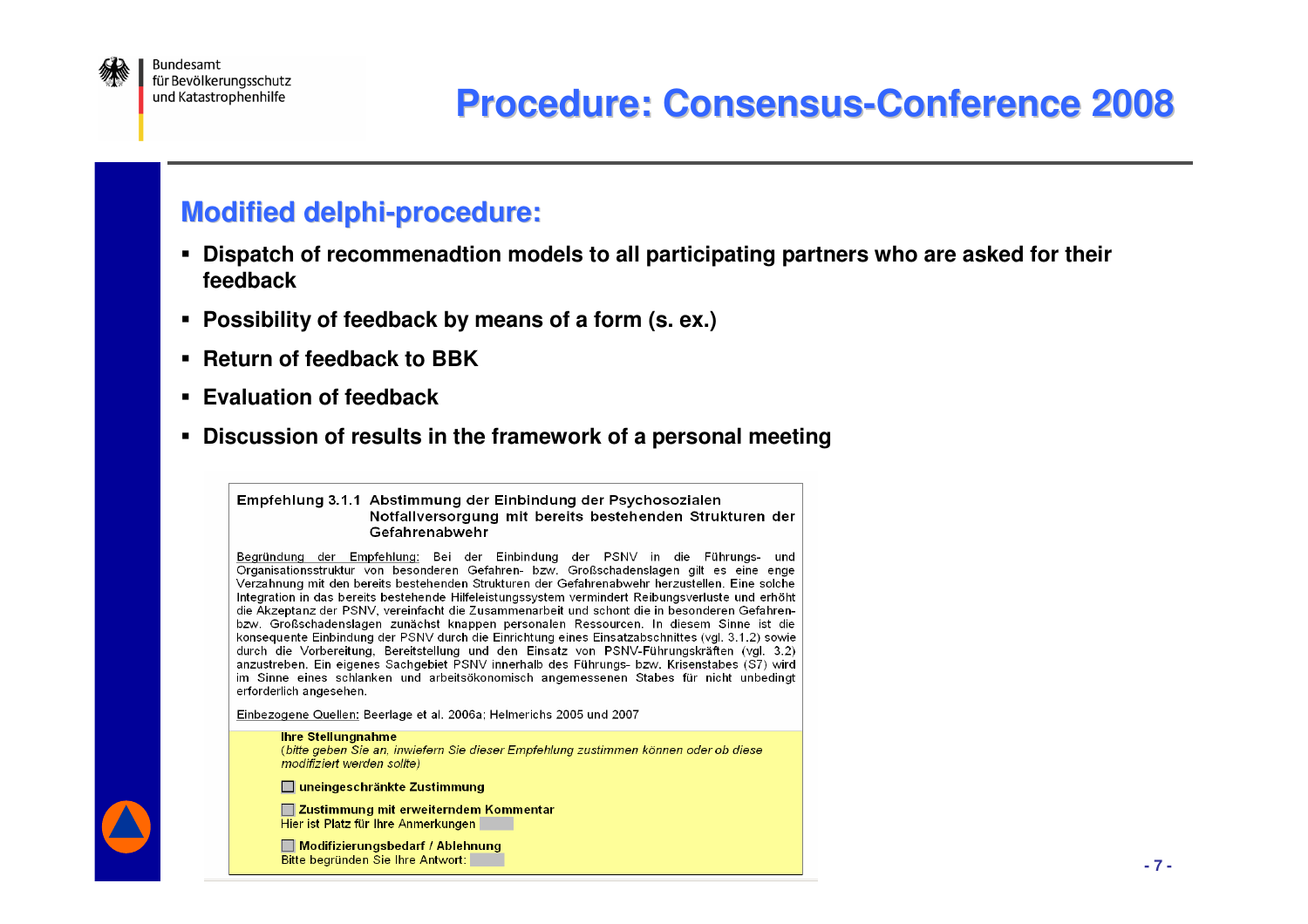

- **Recommendations of the University of Magdeburg Stendal (FH), FB health and social matters** on the basis of the research project "Psychosocial Crisis Management– Network" (2004 and 2006)
- $\blacksquare$  **Conference documentation workshop-conference** about (minimum) quality standards Magdeburg (2005)
- $\blacksquare$ **Statements about the project "Network"**
- $\blacksquare$  **Publications BBK/BMI on the basis of the project "Network"** 3rd threat report (03/2006) & BMI guideline disaster medicine, new edition 2006
- $\blacksquare$ **Dictionary of SKK** (05/2006)
- **Report AK II and V of 15/09/2004:** AK V Notice of 19/10/2004
- $\blacksquare$  **Recommendations of the Ludwig - Maximilians- University Munich, LS for clinical psychology and psychotherapy,** concerning prevention measures in thecontext of missions (2006)
- **Results BBK and cities as venues of the matches:** different **<sup>c</sup>**oncepts World Championship 2006



 **National and international guidelines**: e.g. AWMF-guideline (2008), Guidelines of the IASC (2007) and the NATO (2008) etc.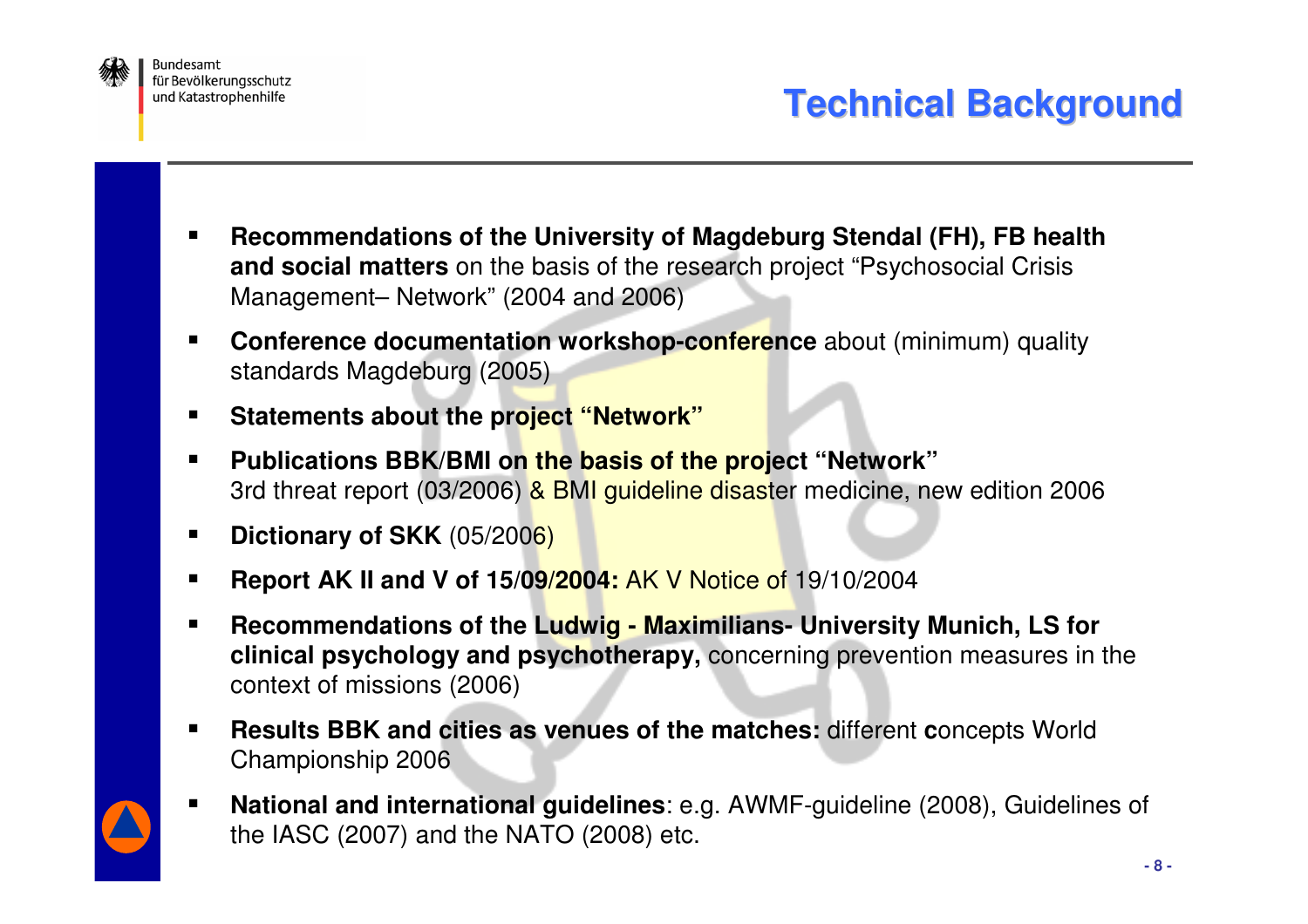

# **Results of the Tuning Process**

#### **Participation:**

- $\blacksquare$ ■ 76 statements about 36 recommendations from 25<br>erganisations organisations
- $\blacksquare$ In total: 85 persons from 36 organisations

 (Number also contains representatives from the researchprojects, further universities and the protection commission as well as BBK employees whoare not directly involved)

### **Preparation of the results:**

- **Quantitative evaluation**
- $\blacksquare$  **Qualitative evaluation:** 
	- Systematisation of the feedback according to contents

- Definition of consensus, consensuswith reservation and dissent (ABC-<br>modell)



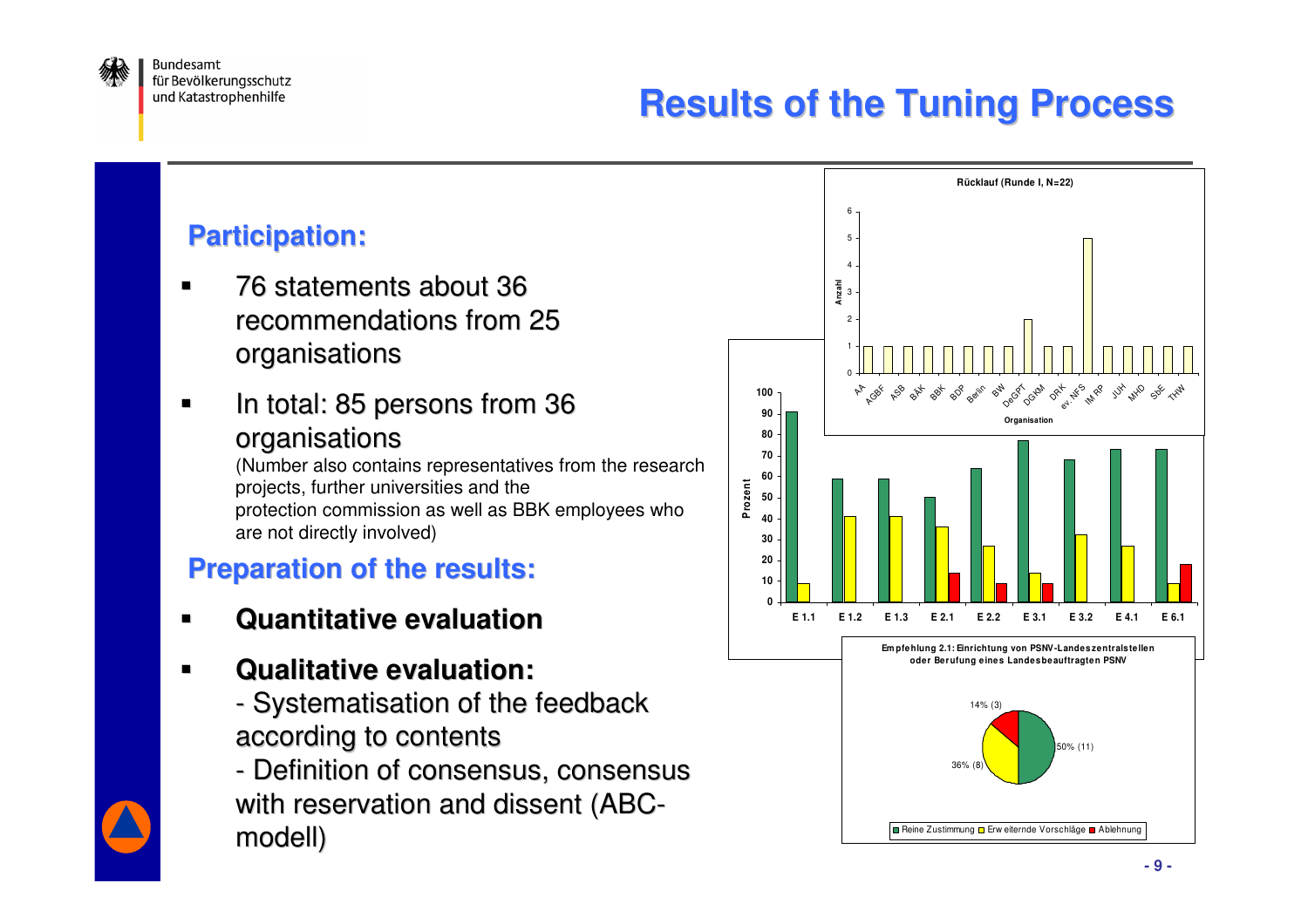

# **System of the Results**

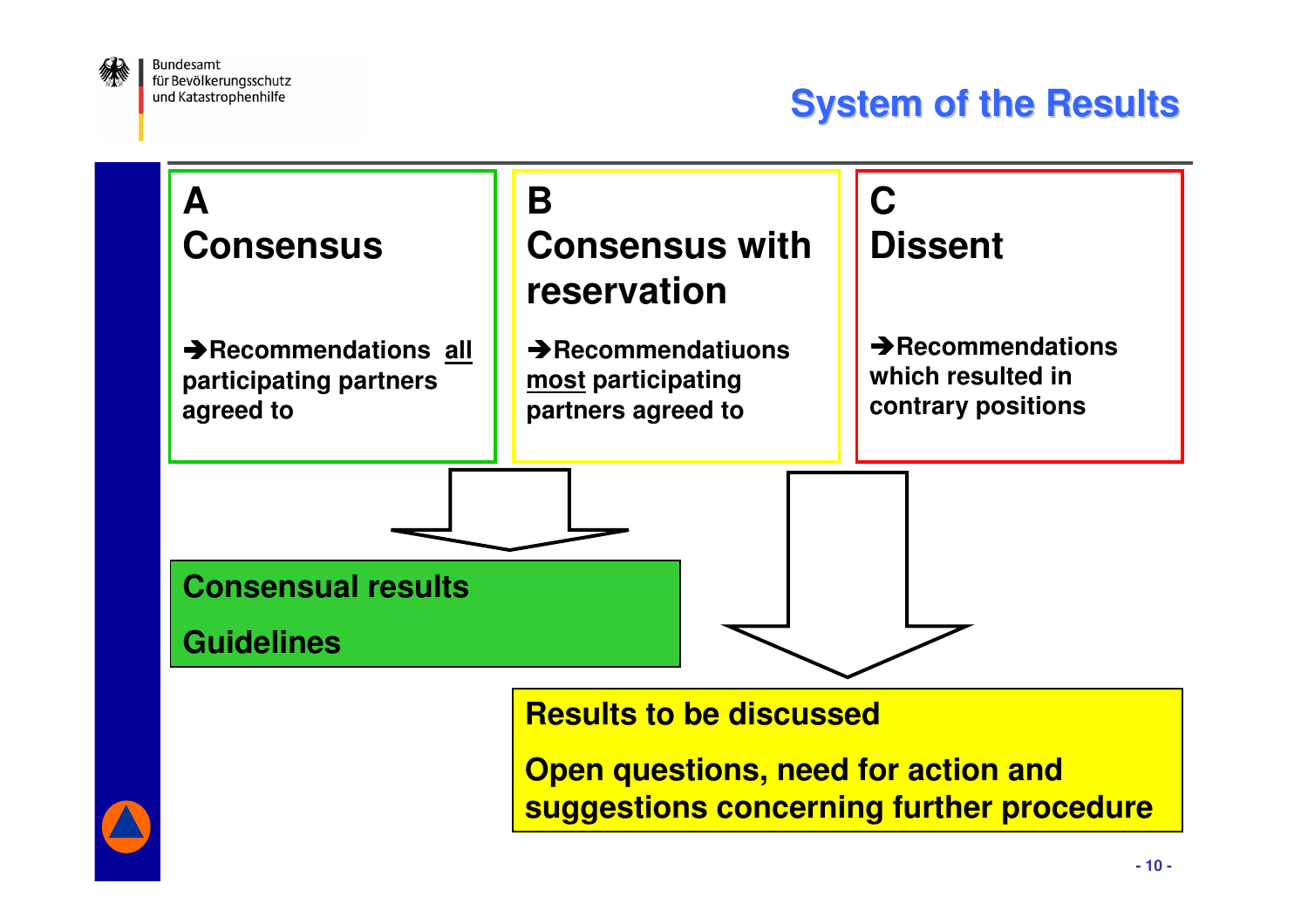

Bundesamt Fundesame<br>für Bevölkerungsschutz<br>und Katastrophenhilfe

# **Resultsof the Consensus-Conference <sup>2008</sup>**



**- 11 -**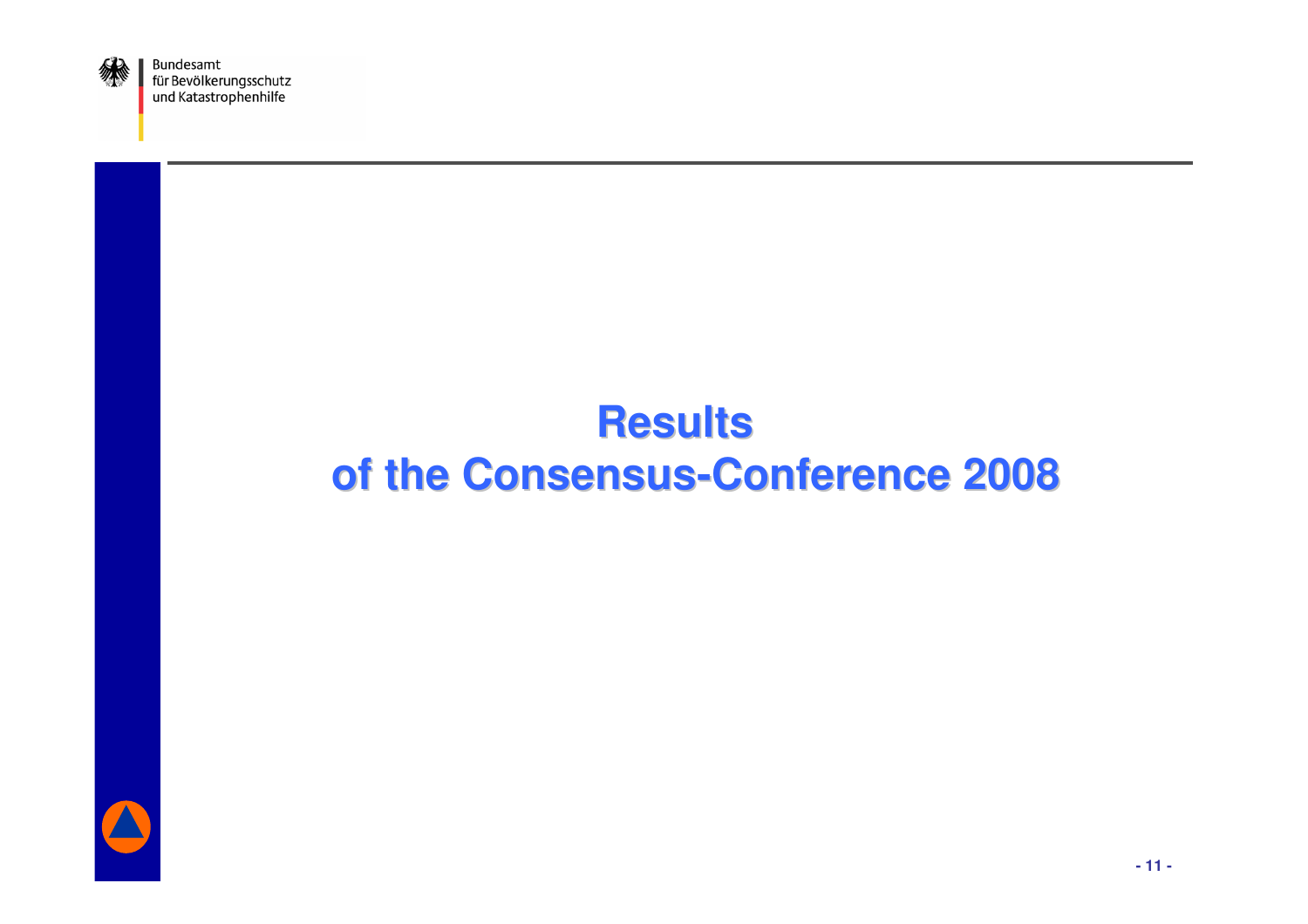

# **Subjects of the Consensus-Conference <sup>2008</sup>**

 **Information management: Terminology**, data acquisition, documentation and evaluation **Structural guidelines and networks**: **Central offices of the Laender**, promotion of institutional communication and cooperation **Psychosocial crisis management**: Inclusion into management and organisation structures, PSNV-management  **Education and further training**: Minimum quality standards **Interfaces and responsibilities PSNV in daily missions**

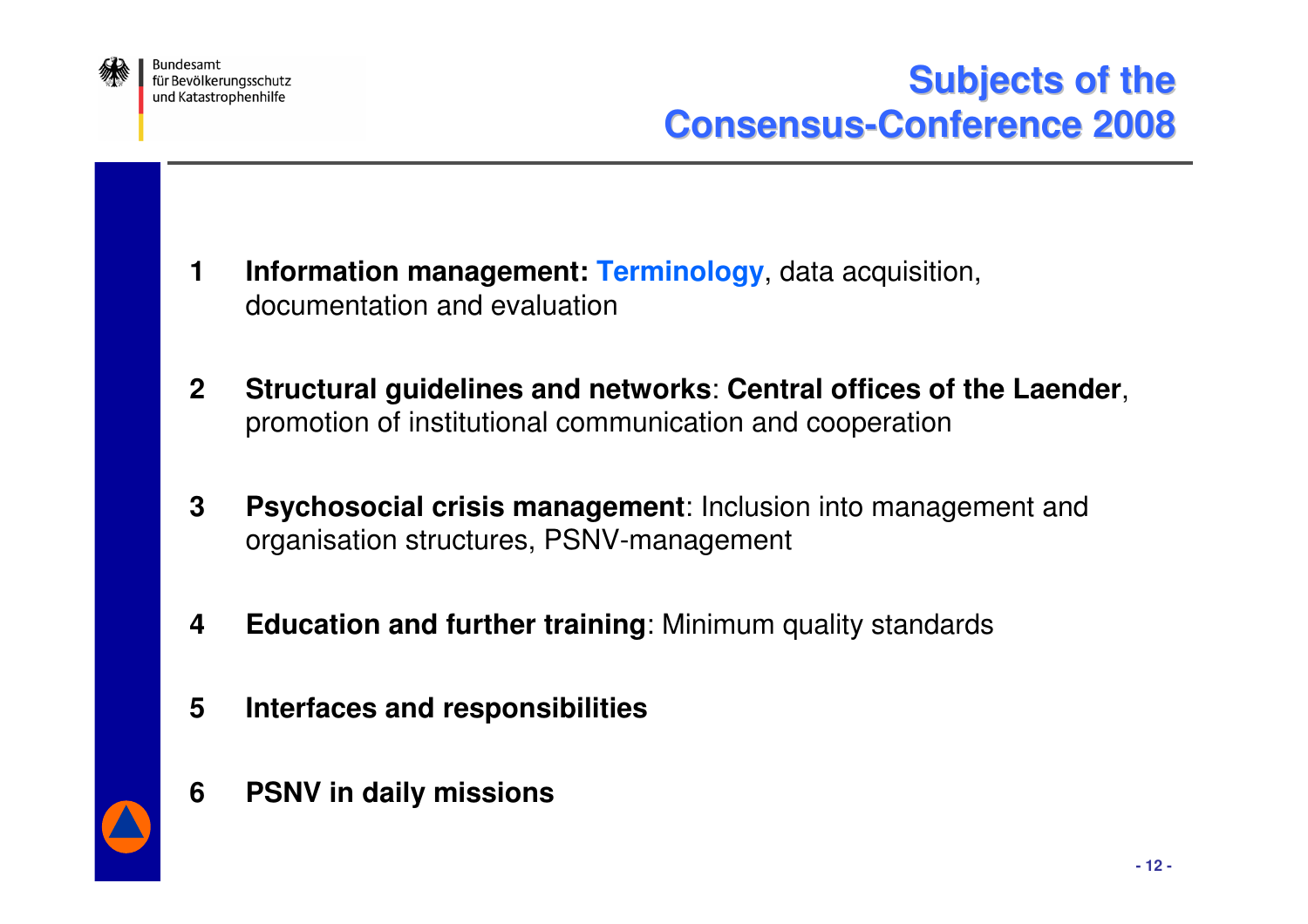

#### **Definition of the term "psychosocial crisis management"**

"The term psychosocial crisis management (PSNV) includes **the overall structure and the prevention measures** as well as the short-, middleand long-term supply in the context of serious emergencies and missions.

#### The overall **targets** of the PSNV are

- **Prevention measures concerning the psychosocial impact of taxing** ■ situations
- Early recognition of the psychosocial impact of taxing situations after serious emergency cases and missions.
- Provision of adequate support and assistance to affected people and groups in order to help them to handle the experience as well as the appropriate treatment of the after-effect of traumas and – relating to helpers and their missions – the after-effect of psychic distress."

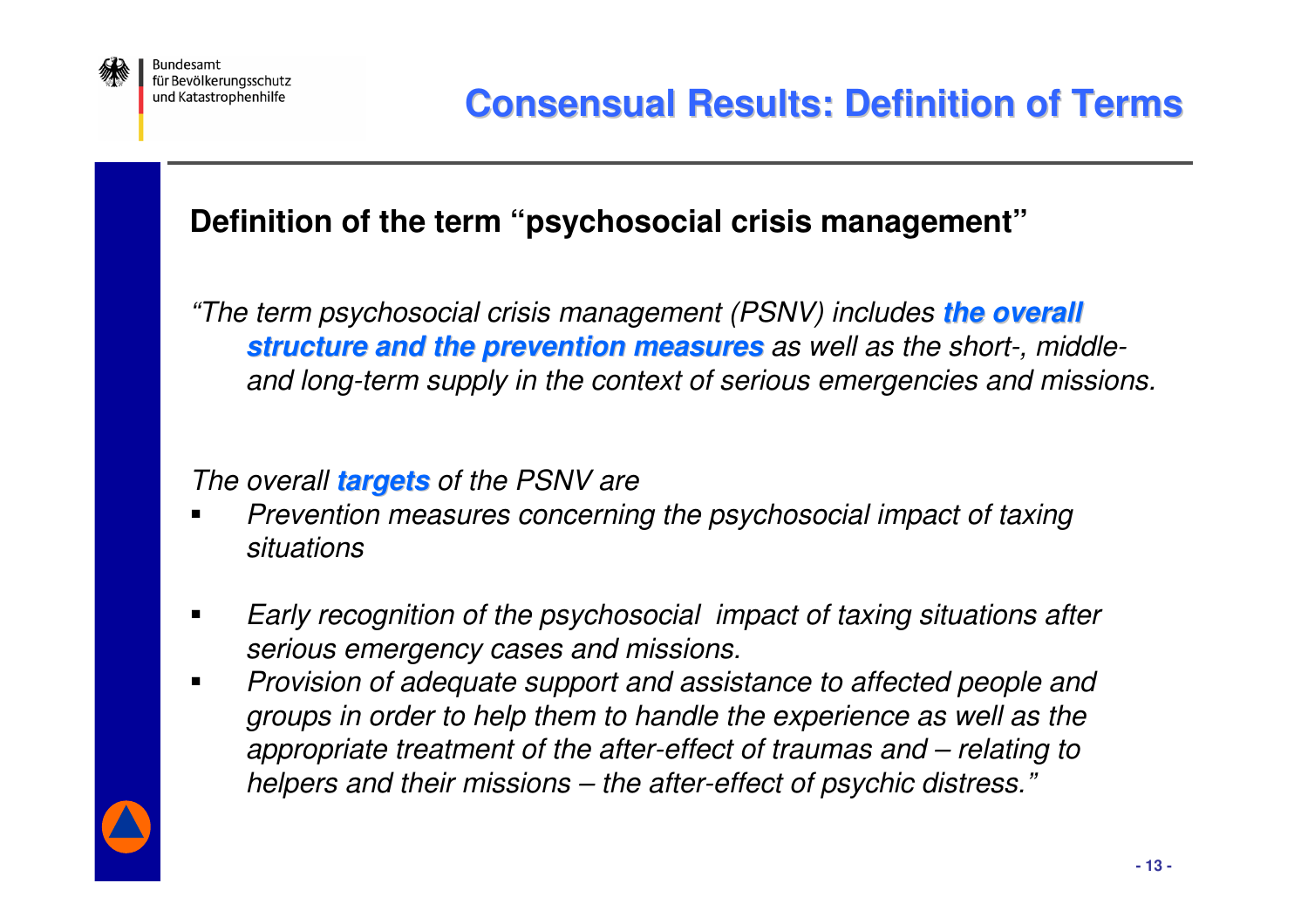

## **Consensual Results: PSNV-Measures**

#### **PSNV-measures for survivors, relatives, bereaved persons, witnesses and/or missed persons**



© Bundesamt für Bevölkerungsschutz und Katastrophenhilfe: Konsensus-Konferenz 2008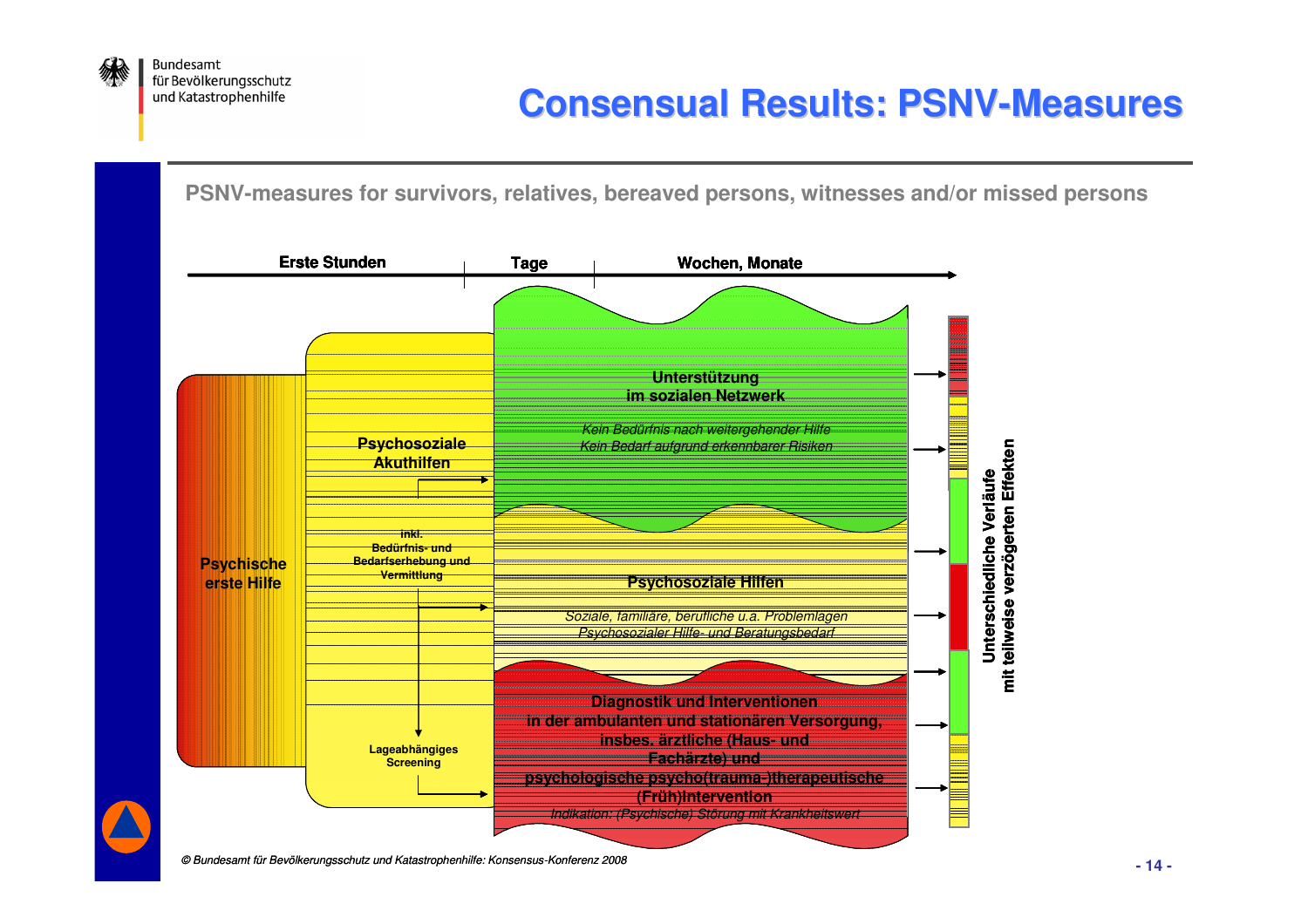

# **Consensual Results: PSNV-Providers**

**Providers of PSNV-measures for survivors, relatives, bereaved persons, witnesses and/ormissed persons**

| <b>Erste Stunden</b>                                                                           |                                                                                                                                                                                                        | <b>Tage</b>                                                                                                  | <b>Wochen, Monate</b>                                                                                                                                                                                                                                               |
|------------------------------------------------------------------------------------------------|--------------------------------------------------------------------------------------------------------------------------------------------------------------------------------------------------------|--------------------------------------------------------------------------------------------------------------|---------------------------------------------------------------------------------------------------------------------------------------------------------------------------------------------------------------------------------------------------------------------|
|                                                                                                | unter Einsatzbedingungen                                                                                                                                                                               |                                                                                                              |                                                                                                                                                                                                                                                                     |
| Personal mit Feldkompetenz<br>und verbindlich geregelter Einbindung                            |                                                                                                                                                                                                        | Personen/Berufsgruppen mit fachspezifischen<br>Qualifikationen                                               |                                                                                                                                                                                                                                                                     |
| <b>Betreuungsdienste (SEG-B)</b>                                                               |                                                                                                                                                                                                        | <b>Soziales Netzwerk in Familie,</b><br>Freundeskreis, Nachbarschaft,<br><b>Gemeinde und am Arbeitsplatz</b> |                                                                                                                                                                                                                                                                     |
| <b>Einsatzkräfte</b><br>Feuerwehr<br>Rettungsdienst<br>Sanitätsdienst<br>Polizei<br><b>THW</b> | <b>Spezifisch in</b><br><b>Psychosozialen</b><br><b>Akuthilfen</b><br>geschultes Personal<br>Krisenintervention im<br>Rettungsdienst<br>Notfallseelsorge<br>Notfallpsychologie<br>$\sim 10$            | <b>Juristen</b>                                                                                              | Berufsgruppen in psychosozialen<br>Krisen-, Beratungs- und Kontaktstellen,<br>in der Gemeindeseelsorge und<br>in Selbsthilfegruppen bzw. - organisationen<br>Diplom-Psychologen<br>Diplom-Sozialarbeiter/Diplom-Sozialpädagogen<br>Diplom-Theologen/Pfarrer/Diakone |
|                                                                                                | <b>Psychotherapeut.</b><br><b>Hintergrunddienst</b><br>(Cavel Gesonderter<br>Auftrag erforderlich)<br><b>Arzte</b><br>Diplom-Psychologen<br>Psychotherapeuten<br>(Schwerpunkt)<br>Psychotraumatologie) |                                                                                                              | <b>Heilkundeberufe</b><br>Ärzte (Hausärzte, Fachärzte)<br>Ärztliche und Psychologische<br>Psychotherapeuten (Schwerpunkt<br>Psychotraumatologie)<br>Kinder- und Jugendlichenpsycho-<br>therapeuten (Schwerpunkt Psychotraumatologie)                                |

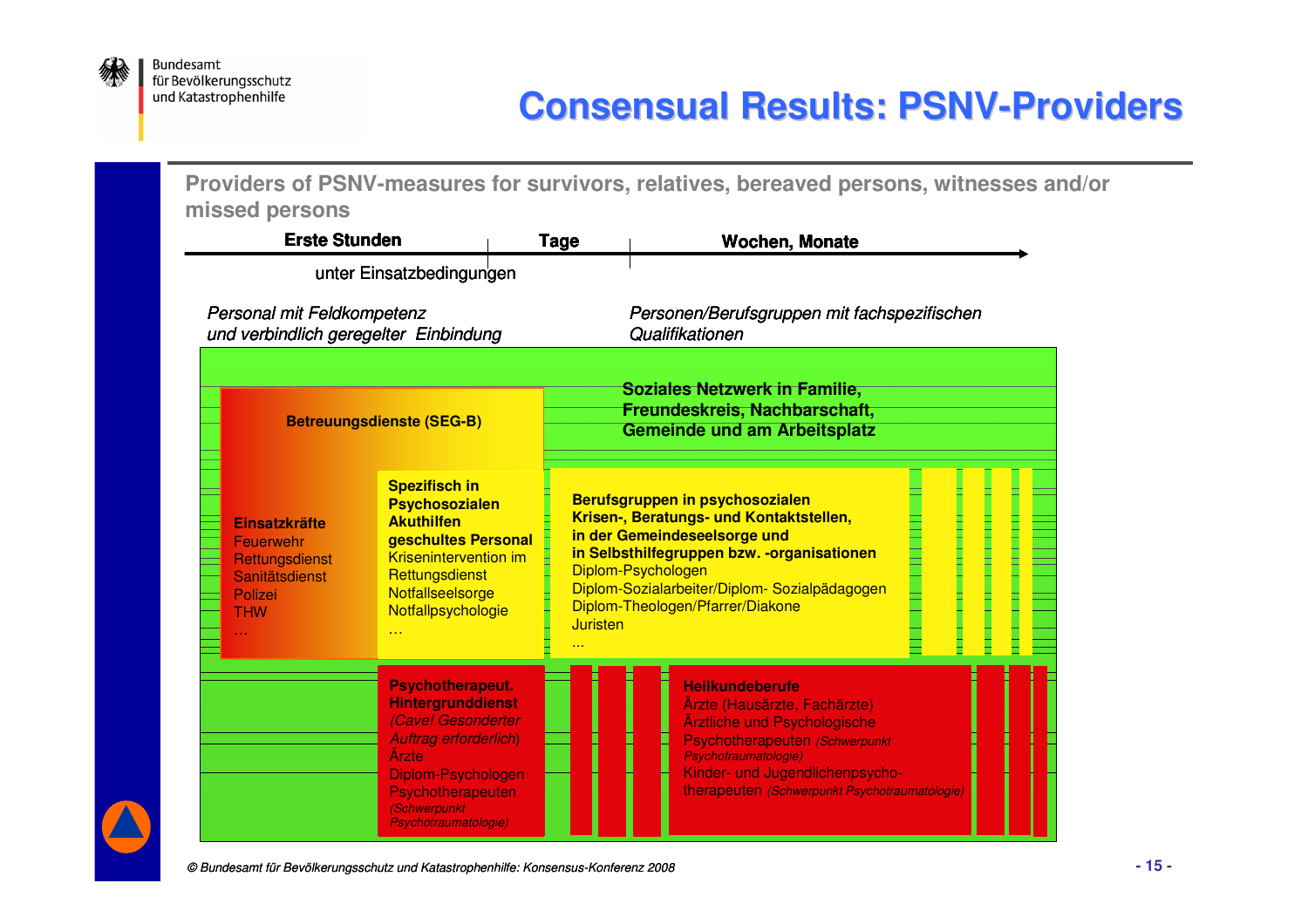

## **Consensual Results: PSNV-Measures**

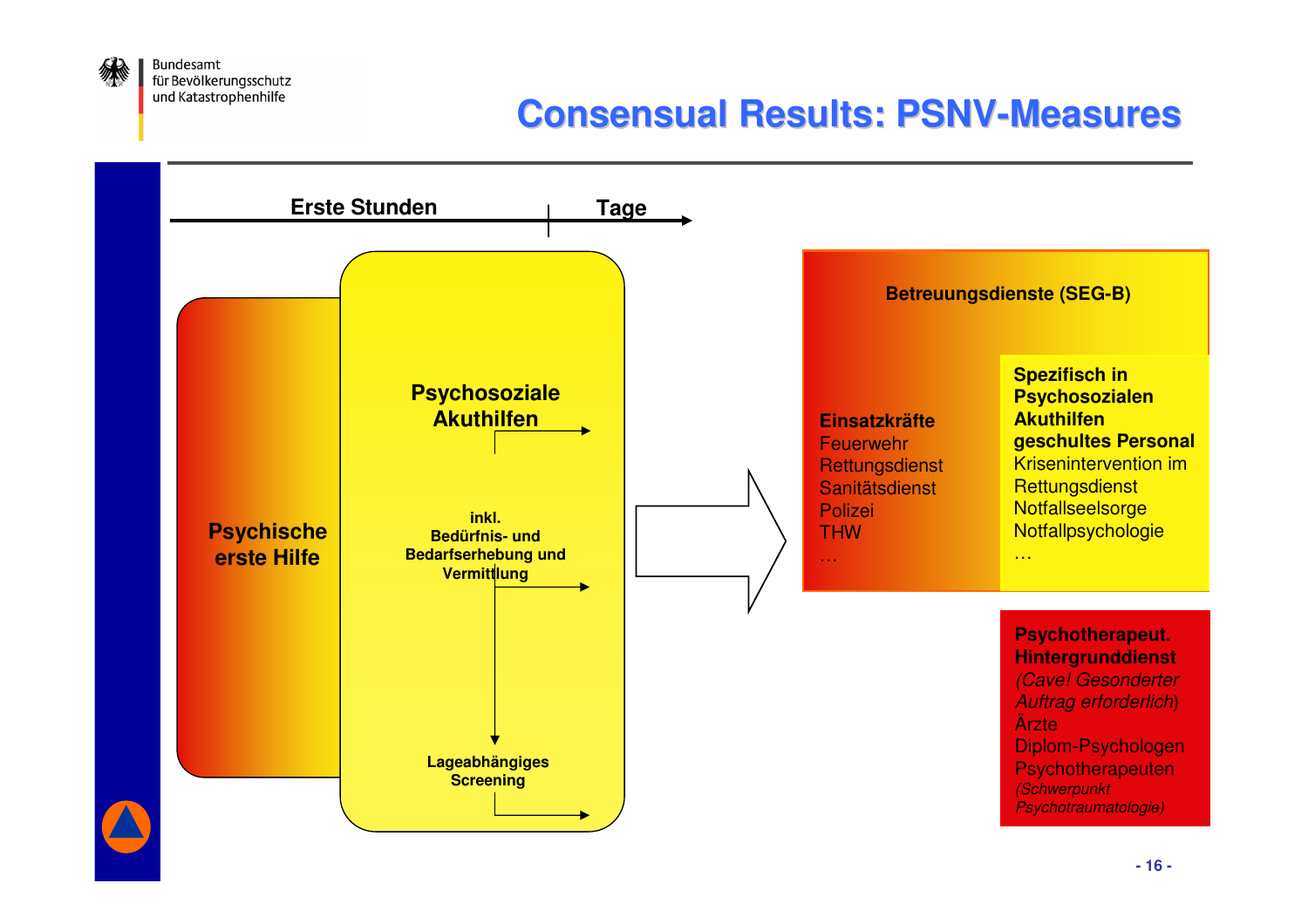

 $\frac{1}{\Box}$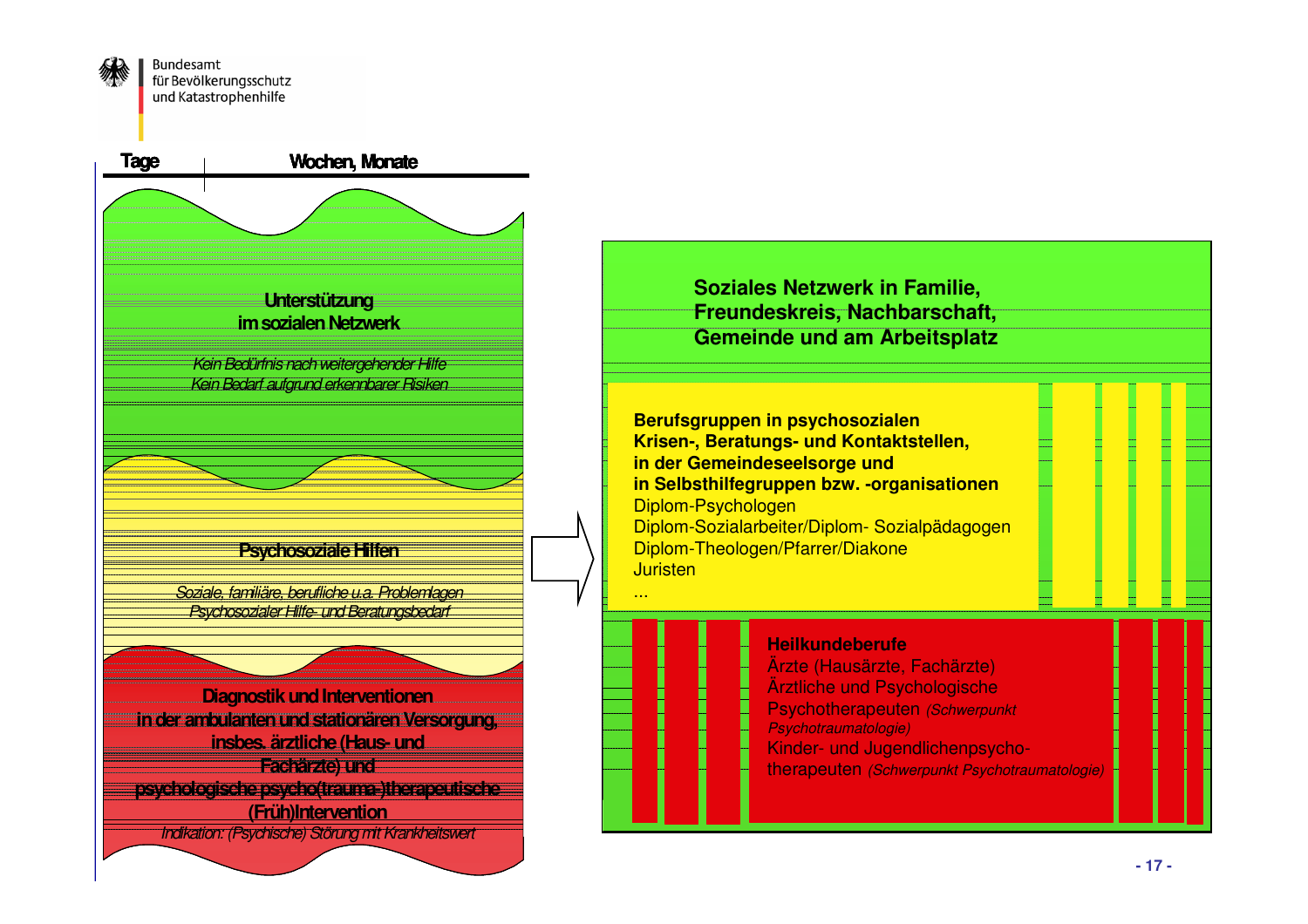

Bundesamt Fundesame<br>für Bevölkerungsschutz<br>und Katastrophenhilfe

# **Consensus-Process 2009/2010**

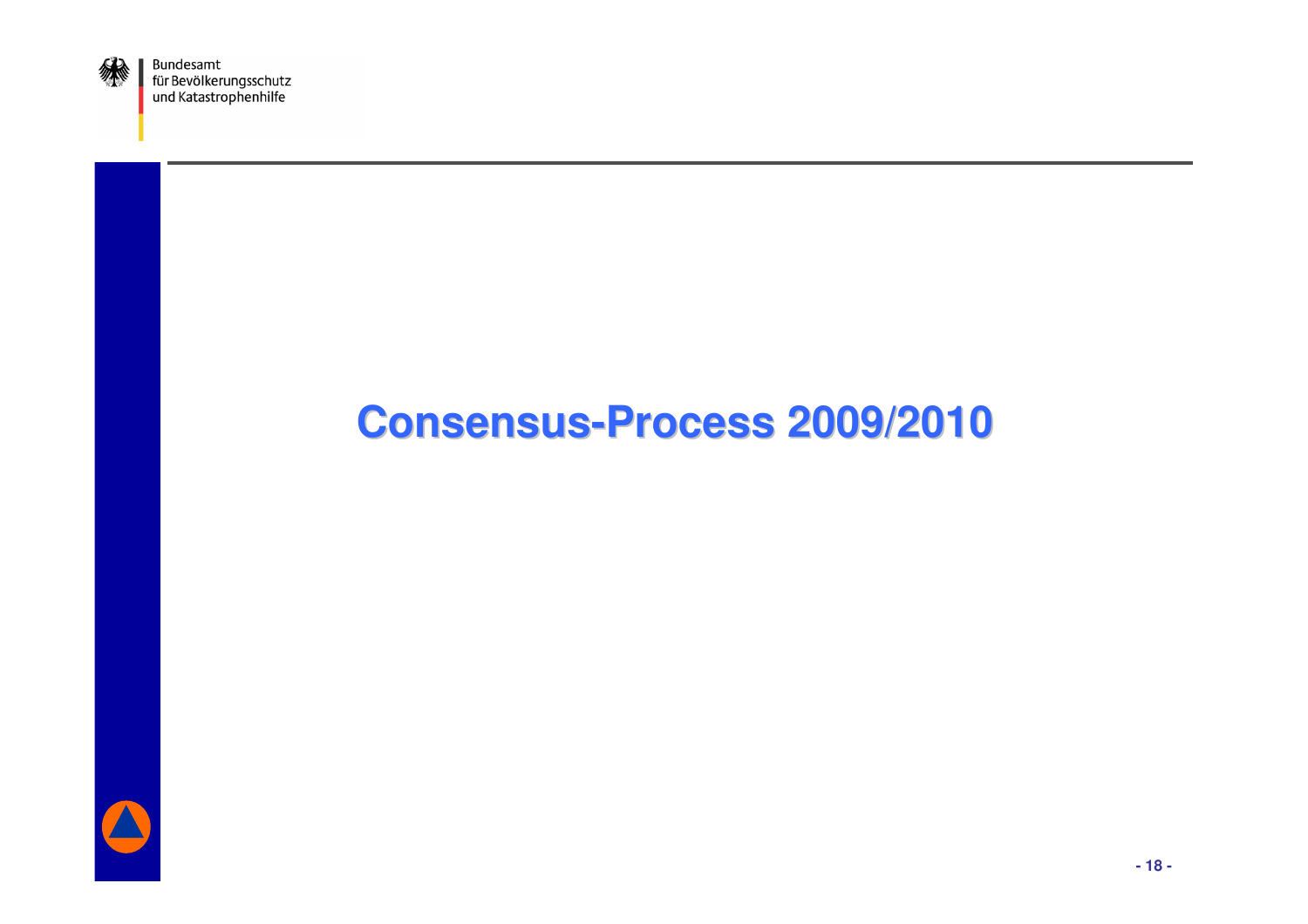

## **Consensus-Process 2009/2010: Procedure**



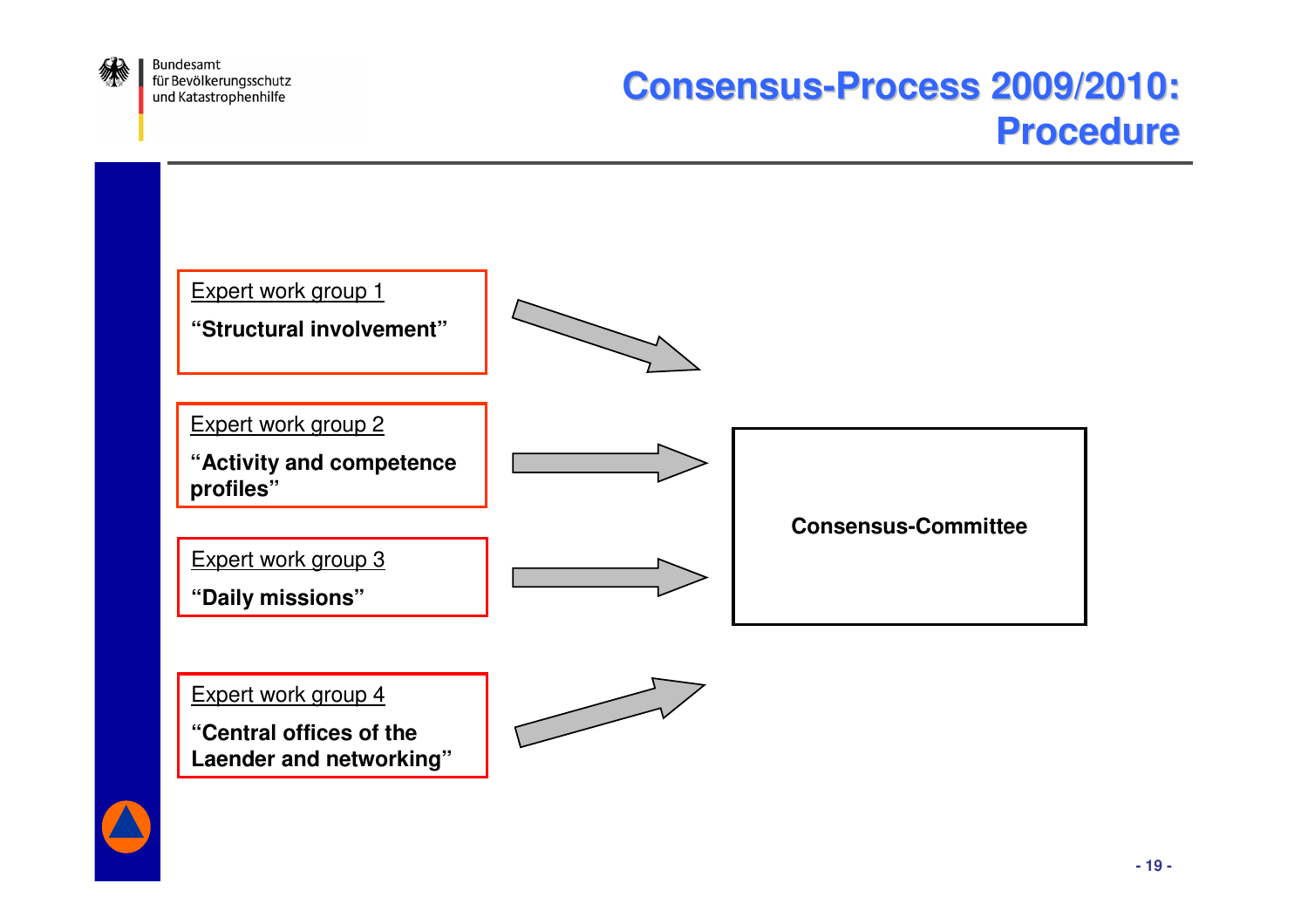

#### **Superordinate targets:Continuation of the quality management process**

 **Further development of the guidelines and quality standards concerning PSNV in the context of threat prevention in Germany**

 $\rightarrow$  Continuation of the joint cooperative work within the network , together<br>with all particinating partners **with all participating partners**

**Concrete targets: Joint development of results**

 $\rightarrow$  For identified action demand and open questions (consensus-<br>conference 2008) **conference 2008)**

 **Definition of further activity areas and development of suggestions for further course of action with reference to the consensus-conference 2010**